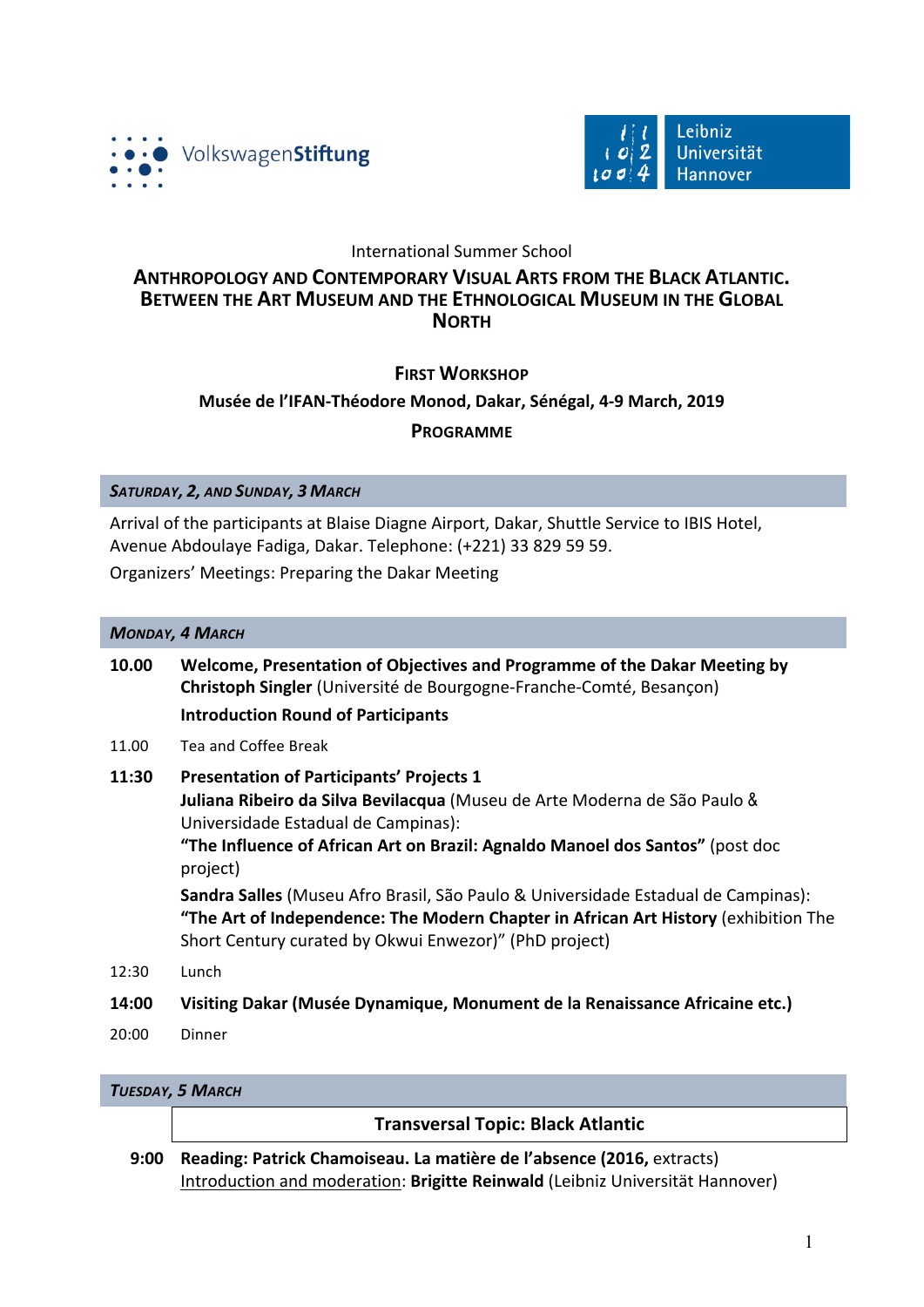- 10.30 Tea and Coffee Break
- 11.00 **Key Note 1** (open to the public) **Sabrina Moura** (Universidade de Campinas, São Paulo): "The Dilemmas of African Diaspora in the Global Art Discourse"
- 12.30 Lunch

# 14.00 Artists' Talk and Talk with the Artists (open to the public)

**Vivé Diba** (\*1954, Dakar, Visual and Plastic Artist, Professor of Visual Arts at National School of Arts, Dakar, President of the National Senegalese Association of Visual Artists; member of the Economic and Social Council of the Republic of Senegal & Chief Commissioner of Dak'Art 2018)

**Soly Cissé** (\*1969, Dakar, Visual Artist and Sculptor, Graduate of Ecole Nationale de Beaux-Arts, Dakar 1996)

- 16.30 Tea and Coffee Break
- 17.00 Visit to the Musée de l'IFAN Théodore Monod Guided Tour by El Hadj Malick **Ndiaye** (Museum Director)
- 20.00 Dinner

*WEDNESDAY, 6 MARCH, 2019*

# **Transversal Topic: Retentions, Departures**

- 9:00 Reading: Krista Thompson. A Sidelong Glance: The Practice of African Diaspora Art **History in the United States** (artiournal, 2011) Introduction and moderation: **Kerstin Pinther** (Ludwig Maximillian Universität München)
- 10.30 Tea and Coffee Break
- 11:00 **Key Note 2** (open to the public) **Huey Gene Copeland II** (NorthWestern University Chicago): **"Necessary Abstractions, or How to look at art as a black feminist"** Discussant: **El Hadj Malick Ndiaye** (Université Cheikh Anta Diop & Musée de l'IFAN Théodore Monod, Dakar)
- 13.00 Lunch
- **14.00 Introducing the Curators' Exhibition Project (Hannover 2020)** Alexis von Poser (Curator Ethnological Collections, Weltenmuseum Hannover)
- 15.30 Tea and Coffee Break

# **16.00 Presentation of Participants' Projects 2**

**Jean Mozart Féron** (Port-au-Prince & Université de Laval, Québec): **Mise en tourisme du site de la Croix-des-Bossales à Port-au-Prince comme lieu de mémoire de l'esclavage en Haïti : enjeux, défis et perspectives** (PhD project)

**Fritz Gerald Louis** (Port-au-Prince & Université de Québec, Montréal): **"Musées et public: les collections patrimoniales des musées. Quelle prise en charge par le public haïtien ?"** (PhD project)

**17.30** Visit to the Musée des Civilisations Noires (MCN), Dakar – Guided Tour by Babacar **Mbow** (visiting curator, MCN)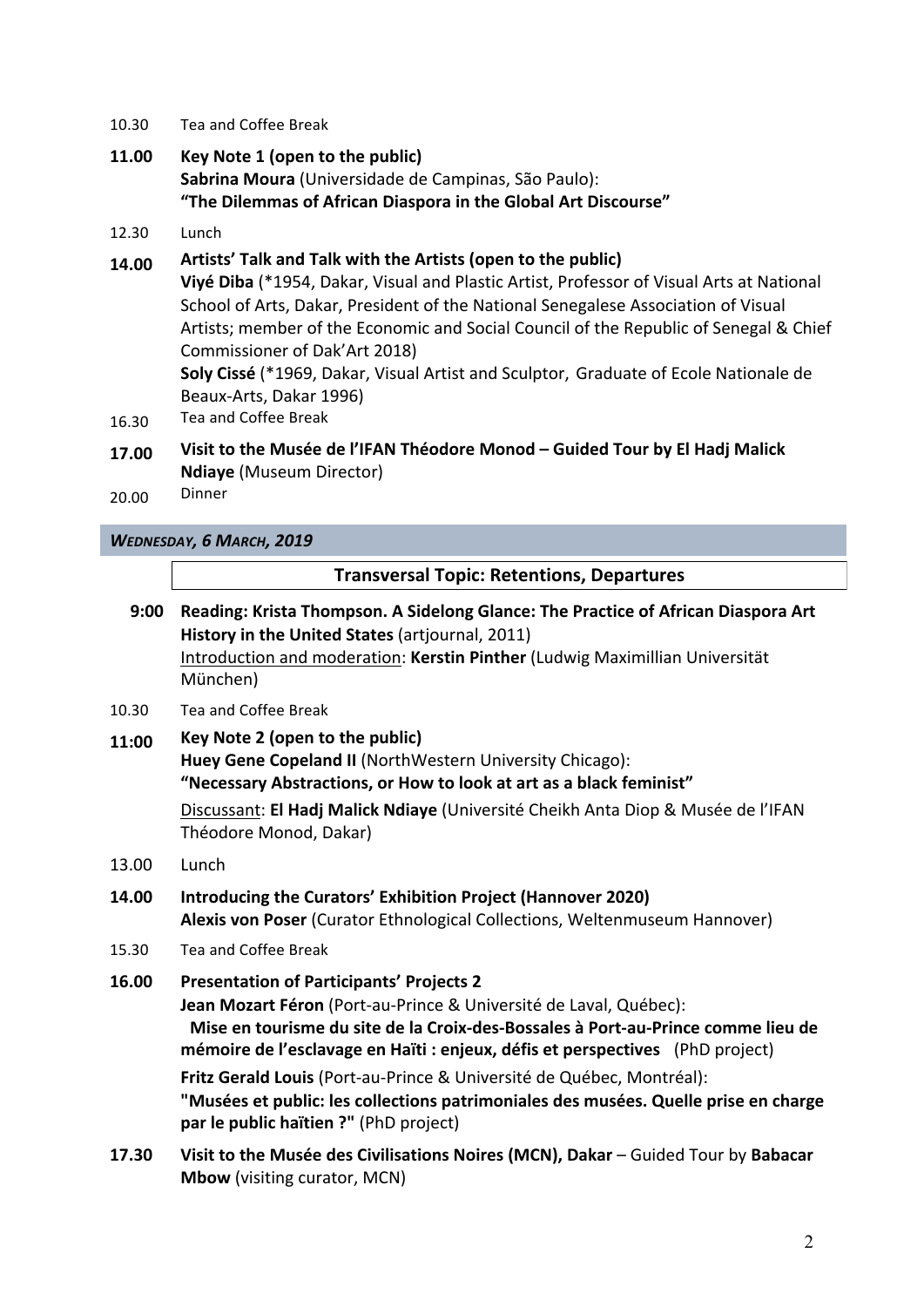#### 20.00 Dinner

#### *THURSDAY, 7 MARCH*

|       | <b>Transversal Topic: Modernity, Modernism</b>                                                                                                                                                                                                                        |
|-------|-----------------------------------------------------------------------------------------------------------------------------------------------------------------------------------------------------------------------------------------------------------------------|
| 9.00  | <b>Visit to Gorée</b>                                                                                                                                                                                                                                                 |
| 13.00 | Lunch                                                                                                                                                                                                                                                                 |
| 14.00 | Reading: Carlo Célius. Langage plastique et énonciation identitaire: l'invention de<br><i>l'art haïtien</i> (2007, chapt. 2)<br>Introduction and moderation: Sterlin Ulysse (Director of Institut d'Histoire de l'Art &<br>Université d'État d'Haïti, Port-au-Prince) |
| 16.00 | Tea and Coffee Break                                                                                                                                                                                                                                                  |
| 16:30 | Key Note 3 (open to the public)<br>Barbara Prézeau-Stephenson (Perpignan):<br>Haïti, là: l'art des mutants                                                                                                                                                            |

Discussant: Romuald Tchibozo (Université d'Abomey-Calavi)

**20.00 • Joint Dinner** at Chez Loutcha (Cape Verdian Restaurant)

# *FRIDAY, 8 MARCH*

# **Transversal Topic: Performance**

- **9.00 Reading: Christine Douxami. Circulation et transmission des savoirs issus des patrimoines immatériels: le cas afro-brésilien** (2017, autrepart) Introduction and moderation: Christine Douxami (Université de Bourgogne-Franche-Comté, Besançon / IMAf-EHESS Paris)
- 10.30 Tea and Coffee Break
- **11.00 Reading: Leon Wainwright: Timed Out** (2011, Introduction: A Transnational Art History)

Introduction and moderation: Leon Wainwright (Open University London)

## 13.30 Lunch

- 15.30 **Presentation of Participants' Projects 3 Eduardo Rangel Monteiro** (Universidade do Estado de Rio de Janeiro): **Ou wè'y ou pa wè'y Ladja e as máscaras do visível** (Ladja – Lutte pour danser) - PhD project, completed)
- **16.00** Curators' Workshop on Exhibition Project Hannover 2020 // For all other participants: Screening of a Documentary Film on the Dakar FESTMAN (Festival Mondial des Arts Négres) 2010
- 20.00 Dinner

## *SATURDAY, 9 MARCH*

```
9.00 Presentation	of	Participants'	Projects	4
David Gnonhouevi (Université d'Abomey-Calavi, Cotonou):
  Esthétique du choc : L'art de la récupération chez trois artistes béninois
```